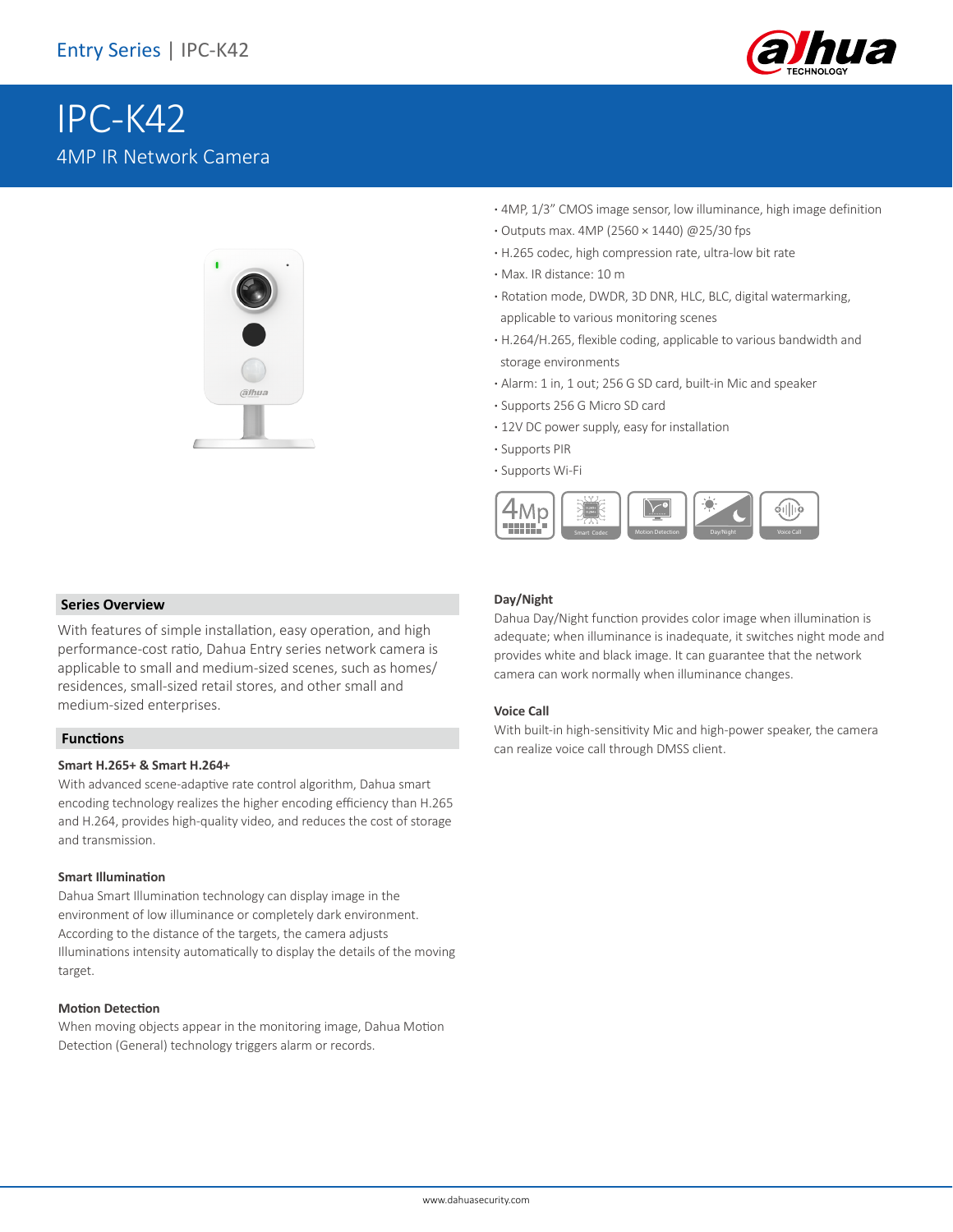## Entry Series | IPC-K42

# **Technical Specification**

| Image Sensor<br>1/3"4Megapixel progressive CMOS<br>Max. Resolution<br>2560 (H) × 1440 (V)<br><b>ROM</b><br>128 MB<br>RAM<br>128 MB<br><b>Scanning System</b><br>Progressive<br>Auto/Manual 1/3 s-1/100,000 s<br><b>Electronic Shutter Speed</b><br>Manual 1/30 s<br>0. 170 Lux @F2.0 (Color, 80 IRE); 0.165 Lux @F2.0 (W/B,<br>80 IRE); 0 Lux (IR on)<br>Min. Illumination<br>Manual 1/3 s<br>0.0141 Lux @F2.0 (Color, 80 IRE); 0.0116 Lux @F2.0<br>(W/B, 80 IRE); 0 Lux (IR on)<br>$>46.6$ dB<br>S/N Ratio<br><b>Illumination Distance</b><br>10 m (32.8 ft) (IR LED)<br>Illuminator On/Off Control<br>Auto<br><b>Illuminator Number</b><br>1 (IR LED)<br>Pan: 0°-360°<br>Pan/Tilt/Rotation Range<br>Tilt: 0°-90°<br>Lens<br>Fixed-focal<br>Lens Type | Camera |  |  |  |  |
|--------------------------------------------------------------------------------------------------------------------------------------------------------------------------------------------------------------------------------------------------------------------------------------------------------------------------------------------------------------------------------------------------------------------------------------------------------------------------------------------------------------------------------------------------------------------------------------------------------------------------------------------------------------------------------------------------------------------------------------------------------|--------|--|--|--|--|
|                                                                                                                                                                                                                                                                                                                                                                                                                                                                                                                                                                                                                                                                                                                                                        |        |  |  |  |  |
|                                                                                                                                                                                                                                                                                                                                                                                                                                                                                                                                                                                                                                                                                                                                                        |        |  |  |  |  |
|                                                                                                                                                                                                                                                                                                                                                                                                                                                                                                                                                                                                                                                                                                                                                        |        |  |  |  |  |
|                                                                                                                                                                                                                                                                                                                                                                                                                                                                                                                                                                                                                                                                                                                                                        |        |  |  |  |  |
|                                                                                                                                                                                                                                                                                                                                                                                                                                                                                                                                                                                                                                                                                                                                                        |        |  |  |  |  |
|                                                                                                                                                                                                                                                                                                                                                                                                                                                                                                                                                                                                                                                                                                                                                        |        |  |  |  |  |
|                                                                                                                                                                                                                                                                                                                                                                                                                                                                                                                                                                                                                                                                                                                                                        |        |  |  |  |  |
|                                                                                                                                                                                                                                                                                                                                                                                                                                                                                                                                                                                                                                                                                                                                                        |        |  |  |  |  |
|                                                                                                                                                                                                                                                                                                                                                                                                                                                                                                                                                                                                                                                                                                                                                        |        |  |  |  |  |
|                                                                                                                                                                                                                                                                                                                                                                                                                                                                                                                                                                                                                                                                                                                                                        |        |  |  |  |  |
|                                                                                                                                                                                                                                                                                                                                                                                                                                                                                                                                                                                                                                                                                                                                                        |        |  |  |  |  |
|                                                                                                                                                                                                                                                                                                                                                                                                                                                                                                                                                                                                                                                                                                                                                        |        |  |  |  |  |
|                                                                                                                                                                                                                                                                                                                                                                                                                                                                                                                                                                                                                                                                                                                                                        |        |  |  |  |  |
|                                                                                                                                                                                                                                                                                                                                                                                                                                                                                                                                                                                                                                                                                                                                                        |        |  |  |  |  |
| Mount Type<br>M12                                                                                                                                                                                                                                                                                                                                                                                                                                                                                                                                                                                                                                                                                                                                      |        |  |  |  |  |
| Focal Length<br>$2.8$ mm                                                                                                                                                                                                                                                                                                                                                                                                                                                                                                                                                                                                                                                                                                                               |        |  |  |  |  |
| F2.0<br>Max. Aperture                                                                                                                                                                                                                                                                                                                                                                                                                                                                                                                                                                                                                                                                                                                                  |        |  |  |  |  |
| Horizontal: 97°<br>Field of View<br>Vertical: 52°<br>Diagonal: 116°                                                                                                                                                                                                                                                                                                                                                                                                                                                                                                                                                                                                                                                                                    |        |  |  |  |  |
| Fixed<br>Iris Type                                                                                                                                                                                                                                                                                                                                                                                                                                                                                                                                                                                                                                                                                                                                     |        |  |  |  |  |
| <b>Close Focus Distance</b><br>$0.8$ m $(2.6$ ft)                                                                                                                                                                                                                                                                                                                                                                                                                                                                                                                                                                                                                                                                                                      |        |  |  |  |  |
| Detect<br>Observe<br>Recognize<br>Identify<br><b>DORI Distance</b><br>56.0 m<br>22.4 m<br>11.2 m<br>5.6 <sub>m</sub><br>(73.5 ft)<br>(36.7 ft)<br>(18.4 ft)<br>(183.7 ft)                                                                                                                                                                                                                                                                                                                                                                                                                                                                                                                                                                              |        |  |  |  |  |
| Video                                                                                                                                                                                                                                                                                                                                                                                                                                                                                                                                                                                                                                                                                                                                                  |        |  |  |  |  |

| Video Compression        | H.265; H.264; H.264H; H.264B; MJPEG                                                                                                                                                                                                                                                                                                                                                                                                                                                                                             |
|--------------------------|---------------------------------------------------------------------------------------------------------------------------------------------------------------------------------------------------------------------------------------------------------------------------------------------------------------------------------------------------------------------------------------------------------------------------------------------------------------------------------------------------------------------------------|
| <b>Smart Codec</b>       | H.264: Yes<br>H.265: Yes                                                                                                                                                                                                                                                                                                                                                                                                                                                                                                        |
| Video Frame Rate         | 50 Hz<br>Main stream (2560 $\times$ 1440 @ 25 fps), sub stream (640 $\times$<br>480 @ $25$ fps)<br>Main stream (2304 $\times$ 1296 @ 25 fps), sub stream (640 $\times$<br>360 @ 25 fps)<br>Main stream (1920 x 1080 @25 fps), sub stream (320 x<br>240 @ 25 fps)<br>60 Hz<br>Main stream (2560 $\times$ 1440 @30 fps), sub stream (640 $\times$<br>480 @30 fps)<br>Main stream (2304 $\times$ 1296 @30 fps), sub stream (640 $\times$<br>360 @ 30 fps)<br>Main stream (1920 × 1080 @30 fps), sub stream (320 ×<br>240 @ 30 fps) |
| <b>Stream Capability</b> | 2 streams                                                                                                                                                                                                                                                                                                                                                                                                                                                                                                                       |

| Resolution                | 4M (2560 × 1440); 3M (2304 × 1296); 1080p (1920 ×<br>1080); 1.3M (1280 × 960); 720p (1280 × 720); VGA (640<br>x 480); 640 x 360; QVGA (320 x 240)                                                |  |
|---------------------------|--------------------------------------------------------------------------------------------------------------------------------------------------------------------------------------------------|--|
| <b>Bit Rate Control</b>   | CBR/VBR                                                                                                                                                                                          |  |
| Video Bit Rate            | H.264: 184 kbps-6144 kbps<br>H.265: 73 kbps-6144 kbps                                                                                                                                            |  |
| Day/Night                 | Auto (ICR)/Color/B/W                                                                                                                                                                             |  |
| BLC                       | Yes                                                                                                                                                                                              |  |
| HLC                       | Yes                                                                                                                                                                                              |  |
| WDR                       | <b>DWDR</b>                                                                                                                                                                                      |  |
| White Balance             | Auto/natural/street lamp/outdoor/manual/regional<br>custom                                                                                                                                       |  |
| Gain Control              | Auto/Manual                                                                                                                                                                                      |  |
| Noise Reduction           | 3D DNR                                                                                                                                                                                           |  |
| <b>Motion Detection</b>   | OFF/ON (4 areas, rectangular)                                                                                                                                                                    |  |
| Region of Interest (RoI)  | Yes (4 areas)                                                                                                                                                                                    |  |
| <b>Smart Illumination</b> | Yes                                                                                                                                                                                              |  |
| <b>Image Rotation</b>     | 0°/90°/180°/270°                                                                                                                                                                                 |  |
| Mirror                    | Yes                                                                                                                                                                                              |  |
| Privacy Masking           | 4 areas                                                                                                                                                                                          |  |
| Audio                     |                                                                                                                                                                                                  |  |
| Built-in MIC              | Yes                                                                                                                                                                                              |  |
| Audio Compression         | G.711a; G.711Mu                                                                                                                                                                                  |  |
| Alarm                     |                                                                                                                                                                                                  |  |
| Alarm Event               | No SD card; SD card full; SD card error; network<br>disconnection; IP conflict; illegal access; voltage<br>detection; motion detection; video tampering                                          |  |
| Network                   |                                                                                                                                                                                                  |  |
| Network                   | RJ-45 (10/100 Base-T)                                                                                                                                                                            |  |
| Wi-Fi                     | Yes                                                                                                                                                                                              |  |
| <b>SDK and API</b>        | Yes                                                                                                                                                                                              |  |
| Protocol                  | HTTP; TCP; ARP; RTSP; RTP; UDP; RTCP; SMTP; FTP;<br>DHCP; DNS; IPv4/v6; QoS; NTP                                                                                                                 |  |
| Interoperability          | ONVIF (Profile T/Profile S/Profile G); CGI; DMSS                                                                                                                                                 |  |
| User/Host                 | 20 (Total bandwidth: 100 M)                                                                                                                                                                      |  |
| Storage                   | NAS; FTP; SFTP; Micro SD card (256 G)                                                                                                                                                            |  |
| Browser                   | IF: IF7 and later<br>Chrome: Chrome 45 and later<br>Firefox: FireFox 46 and later<br>Safari: Mac os Safari12                                                                                     |  |
| Management Software       | <b>DMSS</b>                                                                                                                                                                                      |  |
| Mobile Phone              | IOS; Android                                                                                                                                                                                     |  |
| Certification             |                                                                                                                                                                                                  |  |
| Certification             | CE-LVD: EN62368-1<br>CE-EMC: Electromagnetic Compatibility Directive<br>2014/30/EU<br>CE-RED: Radio Equipment Directive 2014/53/EU<br>FCC: 47 CFR FCC Part 15, Subpart B<br>FCC ID: FCC PART 15C |  |